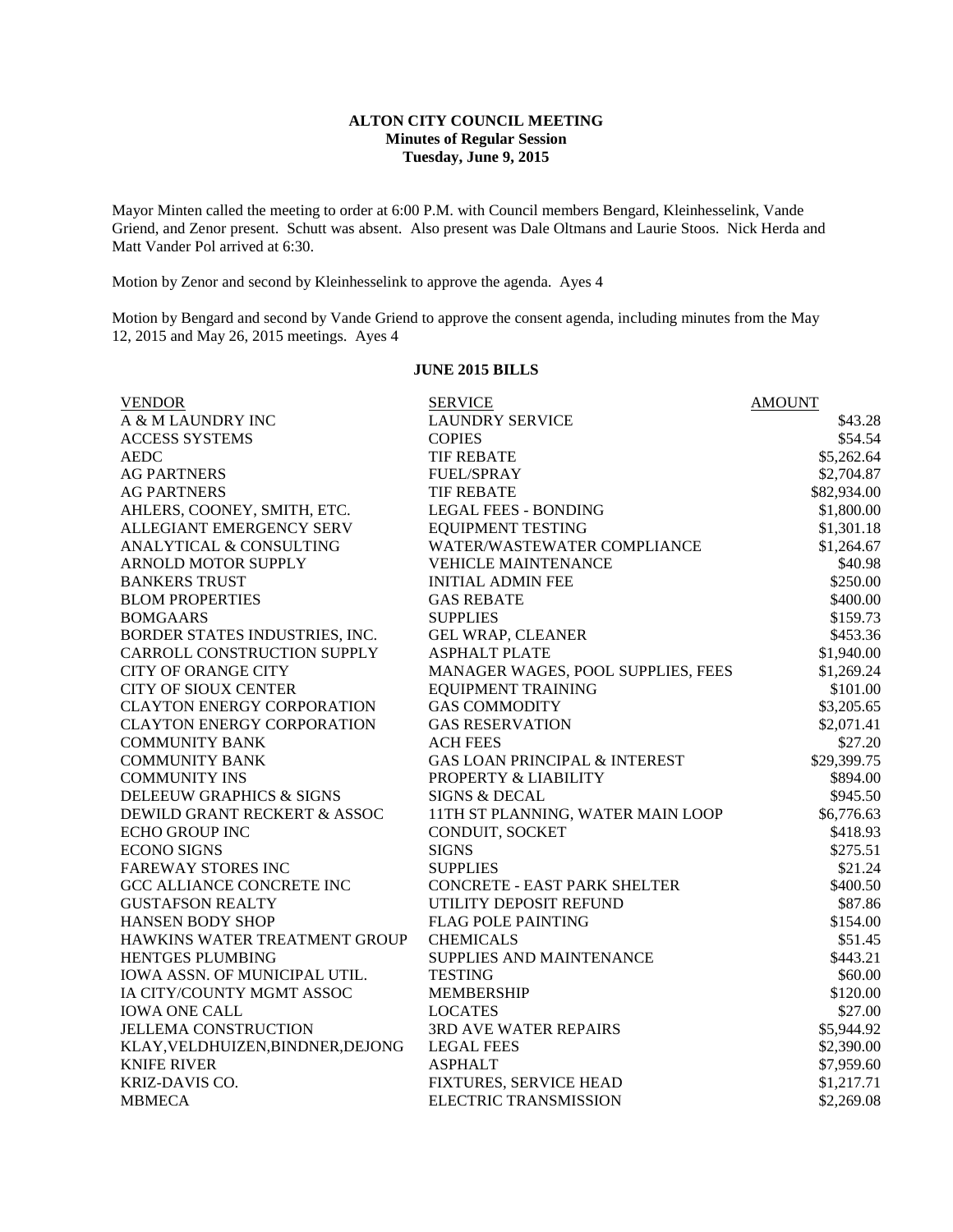| <b>CHAD MEIS</b>                | <b>ELECTRIC &amp; GAS REBATE</b>  | \$800.00     |
|---------------------------------|-----------------------------------|--------------|
| <b>JOHN MENNING</b>             | <b>ELECTRIC REBATE</b>            | \$50.00      |
| <b>MID AMERICAN</b>             | <b>LIGHTS</b>                     | \$149.58     |
| MID SIOUX OPPORTUNITY           | PROJECT SHARE                     | \$29.26      |
| MIKES WELDING & REPAIR          | <b>SUPPLIES</b>                   | \$133.85     |
| MISSOURI RIVER ENERGY SERVICES  | <b>REGISTRATION FEE</b>           | \$100.00     |
| MISSOURI RIVER ENERGY SERVICES  | <b>ELECTRIC</b>                   | \$28,033.91  |
| MUNICIPAL UTIL-BILLS            | <b>UTILITIES</b>                  | \$1,000.05   |
| NEAL CHASE LUMBER CO            | SUPPLIES, EQUIPMENT, COMPLIANCE   | \$1,932.77   |
| NORTHERN MUNICIPAL DIST         | MEMBERSHIP DUES, FUND ASSESSMENT  | \$1,052.16   |
| NOTEBOOM ELECTRIC               | ELECTRIC LINES - FUEL TANK        | \$101.32     |
| ORANGE CITY MUNICIPAL UTILITIES | <b>BULK WATER</b>                 | \$7,047.21   |
| ORANGE CITY SANITATION          | <b>GARBAGE HAULING</b>            | \$6,241.30   |
| <b>PARTY FUN</b>                | MOVIE SCREEN RENTAL               | \$249.99     |
| <b>PAYROLL</b>                  | PAYROLL CHECKS ON 5/29/2015       | \$24,172.85  |
| PERKINS OFFICE SOLUTIONS        | <b>OFFICE SUPPLIES</b>            | \$23.82      |
| PETERSEN MFG CO                 | <b>BUTTON ASSEMBLY</b>            | \$78.24      |
| PETTY CASH                      | POOL START UP CASH                | \$50.00      |
| PIPER JAFFRAY & CO              | PLACEMENT AGENT FEE               | \$5,500.00   |
| <b>RANDY'S IRON WORKS</b>       | <b>ADAPTOR</b>                    | \$14.84      |
| SANITATION PRODUCTS, INC        | <b>SNOW PLOW</b>                  | \$85,112.00  |
| SIOUX COMMERCIAL SWEEPING INC   | STREET MAINTENANCE                | \$600.00     |
| SIOUX COUNTY RECORDER           | MORTGAGE, ASSESSMENT              | \$88.00      |
| SIOUXLAND PRESS                 | <b>PUBLICATIONS</b>               | \$292.00     |
| SPIREWORKS CREATIVE             | <b>WEBSITE MANAGEMENT</b>         | \$400.00     |
| TREASURER STATE OF IOWA         | <b>SALES TAX</b>                  | \$2,781.00   |
| TRI-STATE OVERHEAD SALES INC    | <b>GARAGE DOOR REPAIRS</b>        | \$247.84     |
| TRITECH EMERGENCY SYSTEMS INC   | <b>RESCUE BILLING</b>             | \$110.00     |
| <b>U S CELLULAR</b>             | <b>CELL PHONES</b>                | \$347.06     |
| <b>U. S. POSTMASTER</b>         | <b>BOX RENT</b>                   | \$90.00      |
| <b>USA BLUE BOOK</b>            | <b>GAUGE</b>                      | \$218.56     |
| VAN WERT INC.                   | <b>METERS</b>                     | \$24,353.20  |
| <b>VISA</b>                     | TESTS, TRAVEL, TRAINING, SUPPLIES | \$676.74     |
| <b>RON WATTERSON</b>            | UTILITY DEPOSIT REFUND            | \$141.27     |
| <b>WELLMARK</b>                 | <b>GROUP INSURANCE</b>            | \$7,494.81   |
| WESCO DISTRIBUTION, INC.        | TRANSFORMER BASE, PEDESTAL        | \$2,026.58   |
| WEST IOWA TELEPHONE             | TELEPHONE, FAX, INTERNET          | \$556.51     |
| <b>WESTERN IOWA TECH</b>        | <b>EMT TRAINING</b>               | \$80.00      |
| ZEP - ACUITY SPECIALTY PRODUCT  | PAPER TOWELS, WIPES               | \$547.70     |
|                                 | TOTAL ACCOUNTS PAYABLE CHECKS     | \$368,065.06 |

## **11th ST EAST PROJECT:**

**RESOLUTION 15-20 "RESOLUTION APPROVING CONSTRUCTION CONTRACT AND BOND"** was introduced and moved for adoption by Council Member Bengard. Zenor seconded the motion to adopt.

Upon roll call vote, the following was recorded: Ayes: Bengard, Kleinhesselink, Vande Griend, Zenor Nays: None Absent: Schutt

Whereupon the Mayor declared the Resolution duly adopted.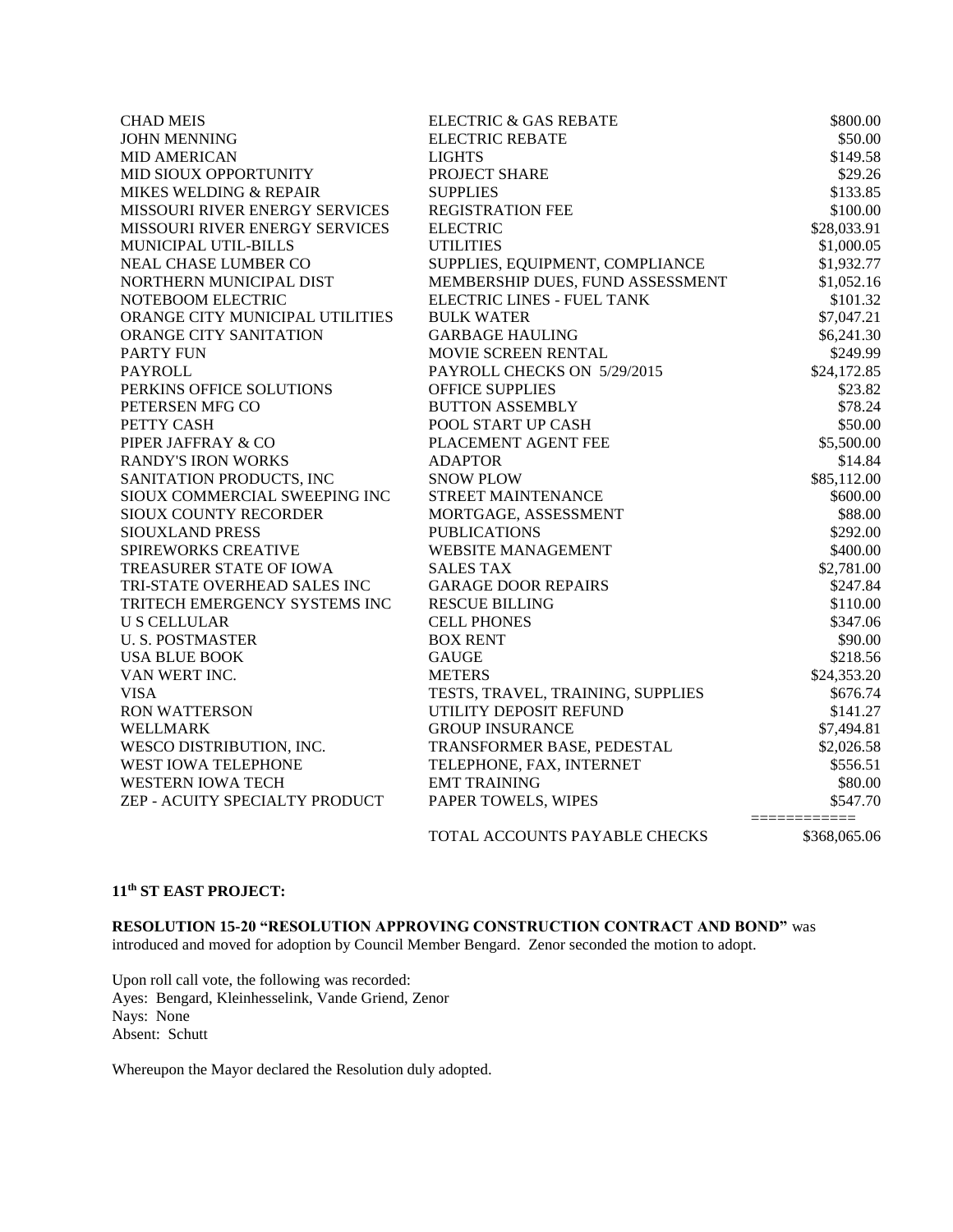**BUDGET AMENDMENT:** The Mayor opened the public hearing for the proposed budget amendment at 6:15 PM. No oral or written comments were received. The public hearing was closed at 6:22 P.M.

**RESOLUTION 15-22 "A RESOLUTION AMENDING THE CURRENT BUDGET FOR THE FISCAL YEAR ENDING JUNE 30, 2015" "** was introduced and moved for adoption by Council Member Zenor. Kleinhesselink seconded the motion to adopt.

Upon roll call vote, the following was recorded: Ayes: Bengard, Kleinhesselink, Vande Griend, Zenor Nays: None Absent: Schutt

Whereupon the Mayor declared the Resolution duly adopted.

#### **ALTON INDUSTRIAL PARK:**

**RESOLUTION 15-23 "RESOLUTION SETTING DATES OF A CONSULTATION AND A PUBLIC HEARING ON A PROPOSED AMENDMENT NO. 1 TO THE ALTON URBAN RENEWAL PLAN DISTRICT 1 IN THE CITY OF ALTON, STATE OF IOWA"** was introduced and moved for adoption by Council Member Bengard. Vande Griend seconded the motion to adopt.

Upon roll call vote, the following was recorded: Ayes: Bengard, Kleinhesselink, Vande Griend, Zenor Nays: None Absent: Schutt

Whereupon the Mayor declared the Resolution duly adopted.

**SIOUX GOLF AND COUNTRY CLUB:** The Committee has drafted a lease and given a copy to Sioux Golf & Country Club. It was the consensus of the Council to approve the terms of the lease, removing the 5% increase and changing 10 years to 5 years.

Motion by Kleinhesselink second by Vande Griend to approve rough draft of lease agreement removing the 5% increase and changing 10 years to 5 years. Ayes 4

Oltmans read a written comment from Councilmen Schutt, indicating he approves the terms of the lease agreement contingent on the debt of SGCC is zero.

Bengard agreed that the Club would need to raise funds and that the City should be given the golf course. Vande Griend expressed concern on whether or not SGCC would be able to open. Zenor indicated that if there needs to be a vote the City would need to be notified three months prior. Minten stated there are two factors to consider, one being the funding source and the other is the operation of the Club. Kleinhesselink questioned if the lifetime memberships would be part of the agreement.

The Council directed Mayor Minten to draft a letter to Sioux Golf and Country Club stating the Council's position.

Motion by Zenor and second by Kleinhesselink to reject the \$300,000 offer from Sioux Golf and Country Club and counter with accepting the dedication of the property with \$0 debt and the proposed lease, no lifetime memberships purchased after November 1, 2014 will be honored in the agreement. Ayes 4

**STREETS:** Oltmans reviewed the bids from Blacktop Services and Fuller & Sons for paving 7<sup>th</sup> Avenue. Vander Pol Excavating approached the City, they have a new piece of equipment and would like to pave part of 7<sup>th</sup> Avenue to get some experience using the equipment.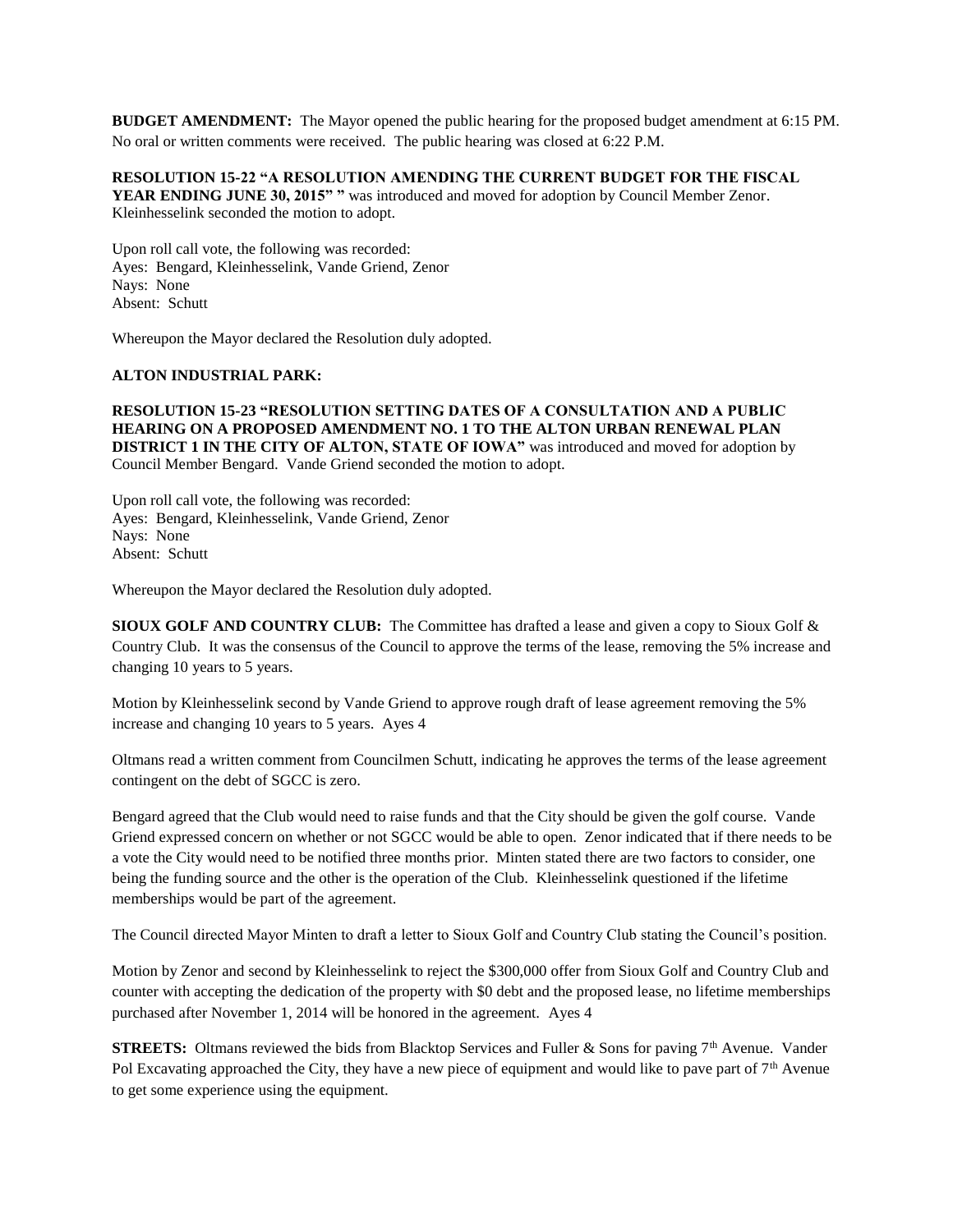Homeowners will not be assessed additional taxes because this project is a repair, and the agreement with Vander Pol Excavating makes the price comparable to asphalt repair.

Motion by Bengard and second by Vande Griend to accept Vander Pol Excavating bid for  $7<sup>th</sup>$  Ave Project, and to have DGR prepare contract and give permission to the Mayor and City Administrator to sign contract. Ayes 4

The Council reviewed quotes from Blacktop Service and Fuller & Sons for paving the pool parking lot. With comparable prices Blacktop Services bid did not include removal and would require the City Staff to prepare property.

Motion by Zenor and second by Kleinhesselink to accept bid from Fuller & Sons to pave pool parking lot. Ayes 4

**SWIMMING POOL:** Herda explained to the Council the baby pool still has a leak and he has contacted companies to come try to find the leak but has been unable to get a company to town. Also the pool's controller had to be replaced, costing \$2,000, and it was likely the baby pool's controller would need to be replaced at the same cost.

It was the consensus of the council to fill the baby pool and instruct Herda to attempt to get a leak detection company to try to find the leak and see if it is repairable.

Herda left the meeting at 7:10 PM.

**PARK STREET:** Oltmans spoke to the Treasurer's Office about purchasing parcels on tax sale.

Motion by Bengard and second by Zenor to purchase parcel items 1, 4, 5, and 6 from tax sale. Ayes 4

Oltmans was approached by a home owner wanting to sell his trailer and lot to the City.

Motion by Zenor and second by Kleinhesselink to purchase 805 Park St. Ayes 4

#### **TRANSFER OF FUNDS:**

**RESOLUTION 15-24 "A RESOLUTION OF THE CITY COUNCIL OF ALTON, IOWA TRANSFERRING FUNDS FROM THE TIF FAIR VIEW MEADOWS 2nd ADDITION PHASE 1 HOUSING FUND FOR DEBT REPAYMENT"** was introduced and moved for adoption by Council Member Kleinhesselink. Zenor seconded the motion to adopt.

Upon roll call vote, the following was recorded: Ayes: Bengard, Kleinhesselink, Vande Griend, Zenor Nays: None Absent: Schutt

Whereupon the Mayor declared the Resolution duly adopted.

# **RESOLUTION 15-25 "A RESOLUTION OF THE CITY COUNCIL OF ALTON, IOWA TRANSFERRING FUNDS FROM THE TIF FAIR VIEW MEADOWS 1ST ADDITION HOUSING FUND FOR DEBT**

**REPAYMENT"** was introduced and moved for adoption by Council Member Bengard. Kleinhesselink seconded the motion to adopt.

Upon roll call vote, the following was recorded: Ayes: Bengard, Kleinhesselink, Vande Griend, Zenor Nays: None Absent: Schutt

Whereupon the Mayor declared the Resolution duly adopted.